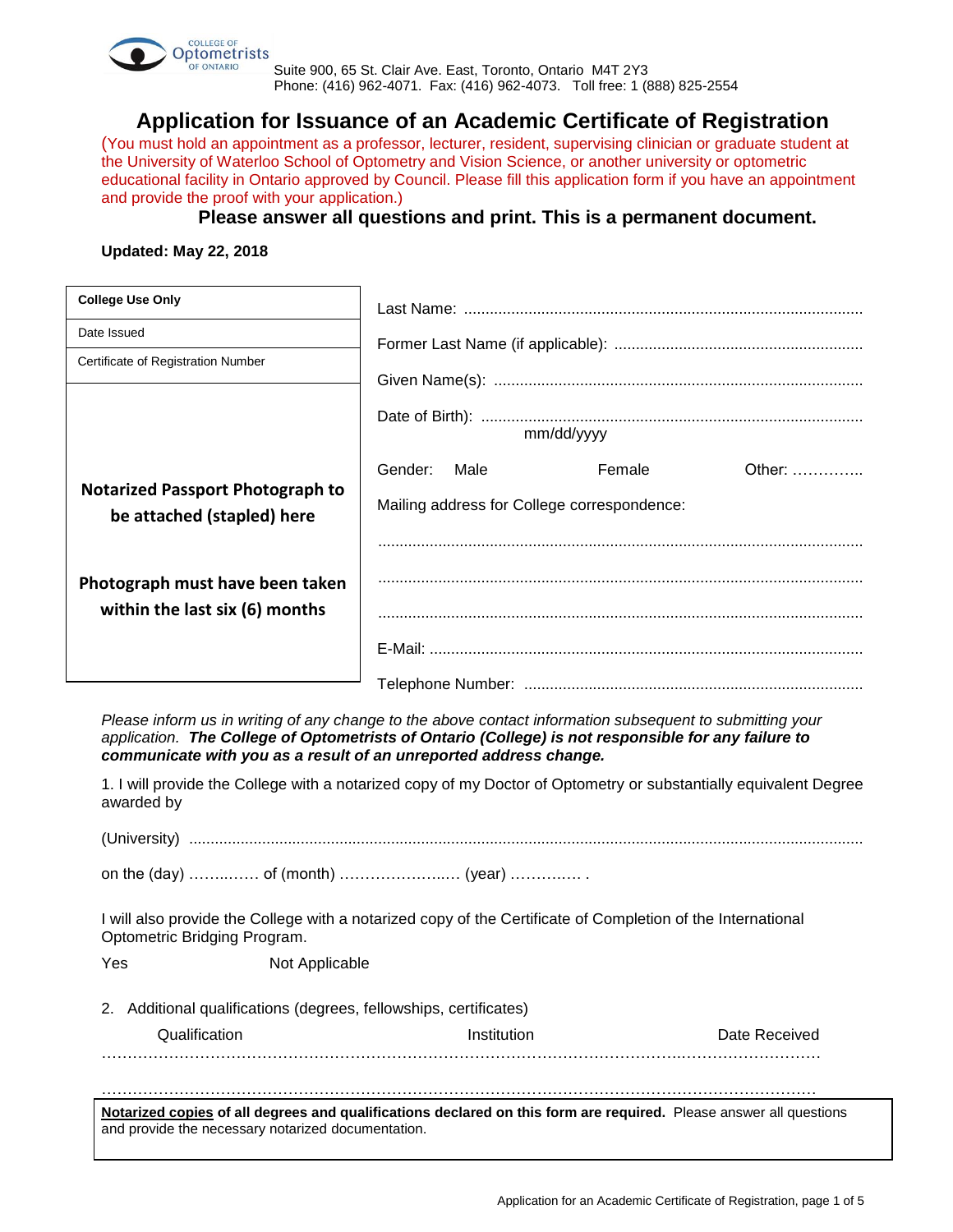| 3. Are you able to speak and write with reasonable fluency in:                                                                                                    |                                                                                                      | English | French |     |            |
|-------------------------------------------------------------------------------------------------------------------------------------------------------------------|------------------------------------------------------------------------------------------------------|---------|--------|-----|------------|
| 4. Are you a Canadian Citizen?                                                                                                                                    |                                                                                                      |         | No     | Yes |            |
| If YES, please provide a notarized copy of your Canadian Passport or Citizenship Identification Card and<br>go to Question 7.                                     |                                                                                                      |         |        |     |            |
| 5. Do you have permanent resident status under the Immigration and Refugee<br>Protection Act (Canada)?                                                            |                                                                                                      |         | No     | Yes |            |
| If YES, please provide a notarized copy of your certificate showing Permanent Resident status.                                                                    |                                                                                                      |         |        |     |            |
| 6. Do you have authorization under the Immigration and Refugee Protection Act (Canada) to<br>engage in the practice of optometry?                                 |                                                                                                      |         |        | No  | <b>Yes</b> |
| If YES, please provide a notarized copy of your authorization.                                                                                                    |                                                                                                      |         |        |     |            |
| <b>Labour Mobility</b>                                                                                                                                            |                                                                                                      |         |        |     |            |
| 7. Are you using the labour mobility provisions in the Ontario Labour<br>Mobility Act to obtain registration in Ontario?                                          |                                                                                                      |         |        | No  | Yes        |
| If YES, please note: you must have practised in a Canadian province/territories before you can do so<br>(please refer to s. 2.1 (4) of O.Reg. 837/93 as amended). |                                                                                                      |         |        |     |            |
| Applications for Registration to Optometry or Other Professions                                                                                                   |                                                                                                      |         |        |     |            |
| 8. a) Prior to this application, have you ever applied to the College of Optometrists of Ontario (College)?                                                       |                                                                                                      |         |        | No  | Yes        |
| b) If your response to 9. a) is $YES$ ,                                                                                                                           | i. Please indicate the following (dd/mm/yyyy):                                                       |         |        |     |            |
|                                                                                                                                                                   | ii. Was your application abandoned?                                                                  |         |        | No  | Yes        |
|                                                                                                                                                                   | iii. If applicable, please indicate the reason(s) you were not registered<br>with the College below: |         |        |     |            |
|                                                                                                                                                                   | iv. If you were registered, date your registration with the College                                  |         |        |     |            |
|                                                                                                                                                                   |                                                                                                      |         |        |     |            |
| 9. a) Other than Ontario, in what province/state are you currently/were registered to practise optometry?                                                         |                                                                                                      |         |        |     |            |
|                                                                                                                                                                   |                                                                                                      |         |        |     |            |
|                                                                                                                                                                   |                                                                                                      |         |        |     |            |
|                                                                                                                                                                   |                                                                                                      |         |        |     |            |
| Date your registration ended (dd/mm/yyyy):                                                                                                                        |                                                                                                      |         |        |     |            |
|                                                                                                                                                                   |                                                                                                      |         |        |     |            |
|                                                                                                                                                                   |                                                                                                      |         |        |     |            |
| Date your registration ended (dd/mm/yyyy):                                                                                                                        |                                                                                                      |         |        |     |            |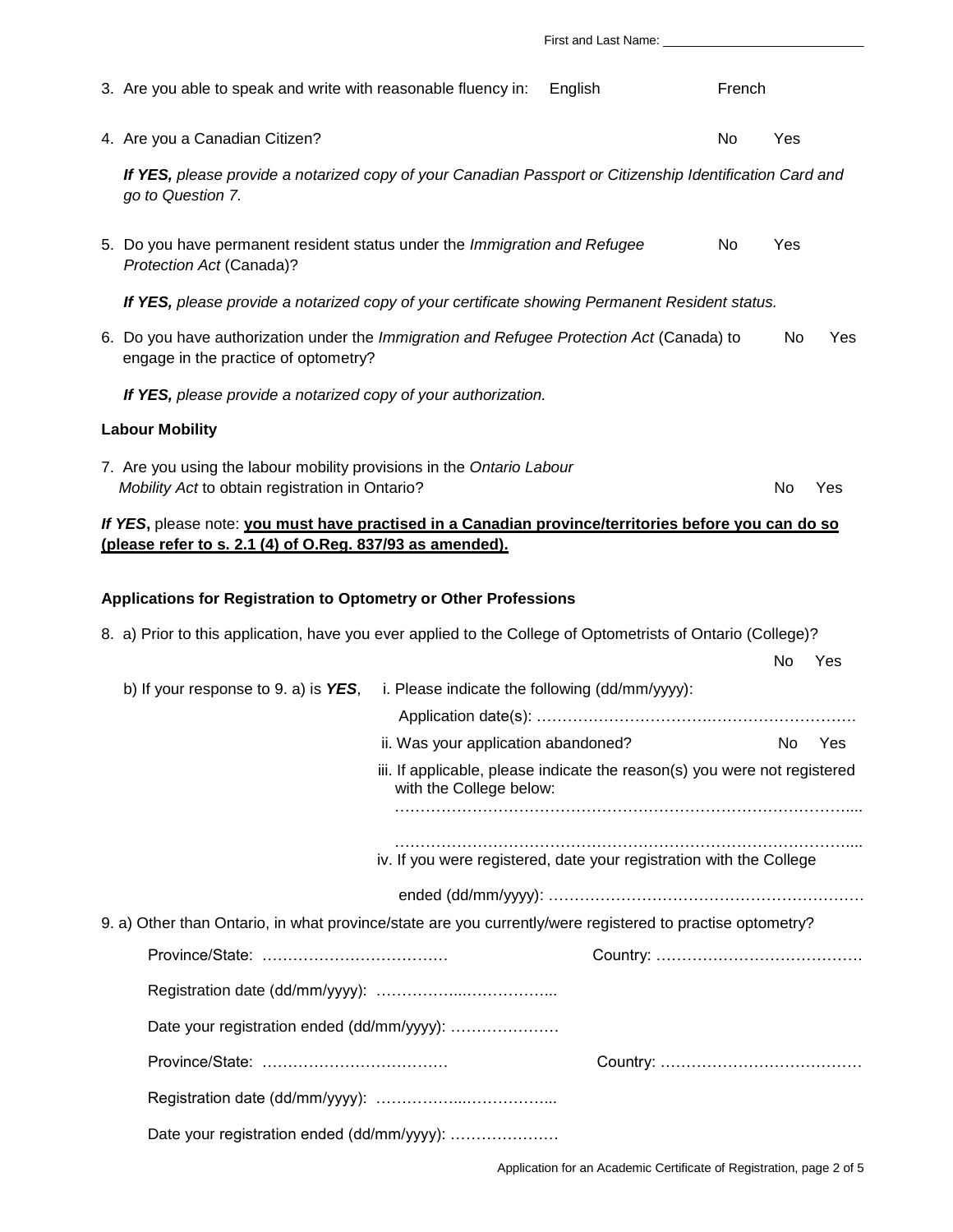First and Last Name: b) Have you ever applied for a licence or certificate of registration to practise optometry in another jurisdiction and had your application refused or rejected? No Yes  *If YES,* please provide details below: ………………………………………………………………………………………………………….…………….. 10. Are you currently/were registered or licensed to practise another profession other than optometry, inside or outside of Ontario? No Yes  *If YES,* please provide details below: Profession: …….…………………………. Province/State: ……………………………… Country: …………………………………... Registration date (dd/mm/yyyy): ……………...……………... Date your registration ended (dd/mm/yyyy): ………………… Profession: …….…………………………. Province/State: ……………………………… Country: …………………………………... Registration date (dd/mm/yyyy): ……………...……………... Date your registration ended (dd/mm/yyyy): ...................... **Statement of Good Standing** 11. Is there any current proceeding/referral involving an allegation of professional No misconduct, incompetence or incapacity or any like finding against you, in any other jurisdiction in which you are currently/were licensed?  *If YES,* please provide details: ………………………………………………………………………………………………………….. **Professional Malpractice** 12. Has there been a finding against you of professional negligence and/or malpractice? No *If YES,* please provide details: ………………………………………………………………………………………………………….. **Bail Conditions and Offences** 13. a) Have you ever been found guilty of a criminal office under the Criminal Code of Canada, the *Controlled Drugs and Substances Act* (Canada), the  *Narcotic Control Act* (Canada), the *Food and Drugs Act* (Canada), other legislation or similar conviction in any jurisdiction, or have you been found guilty in respect of a federal or provincial or other offence? No *If YES,* please provide details: ………………………………………………………………………………………………………….. b) Are there any currently existing conditions, terms, orders, directions or agreements relating to your custody or release in provincial, federal or other offence processes? No was a statement of the statement of the statement of the statement of the statement of the statement of the statement of the statement of the statement of the statement of the statement of the s *If YES,* please provide details:

…………………………………………………………………………………………………………..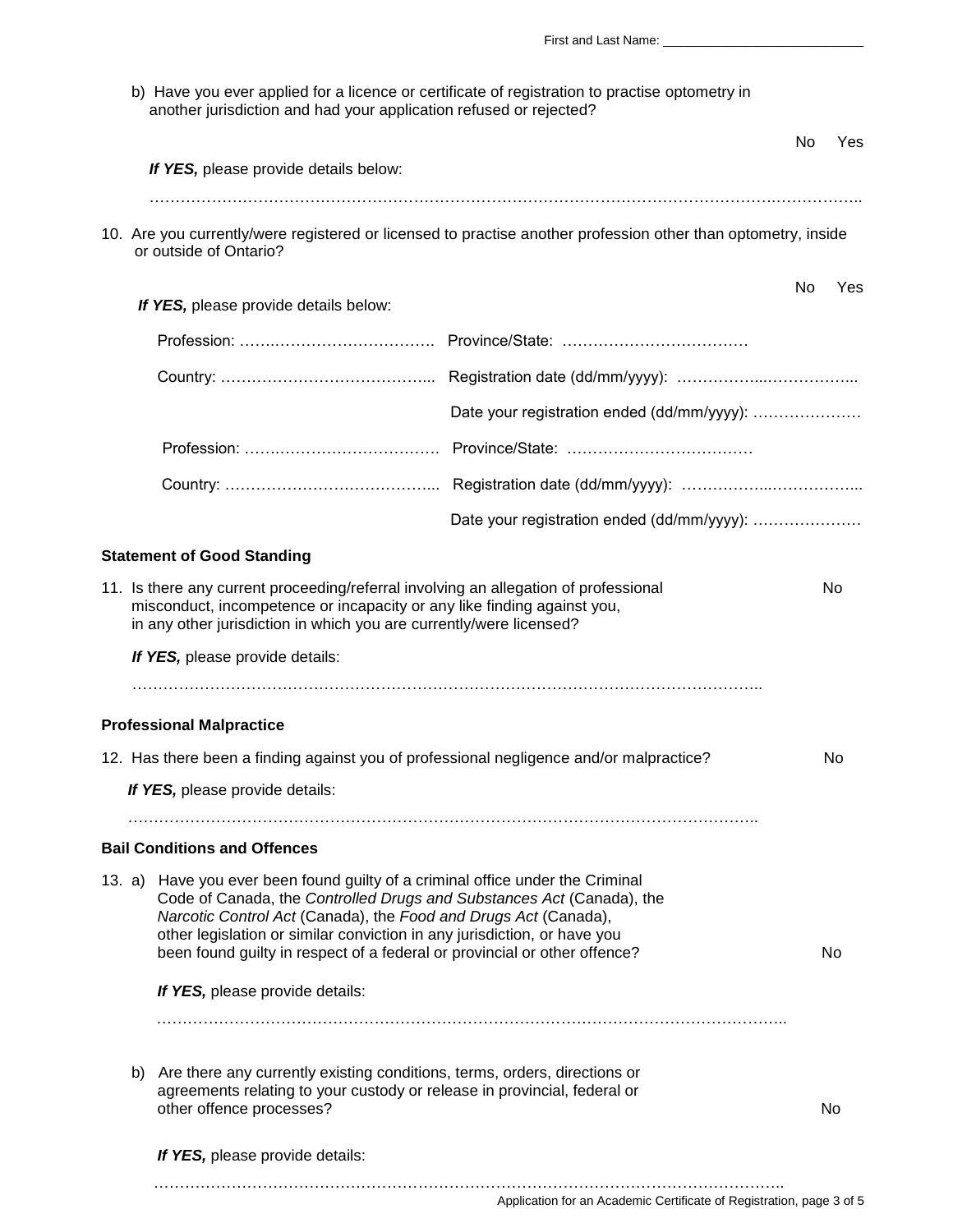| First and Last Name: |  |
|----------------------|--|
|                      |  |

| C) | Are there any current charges against you in respect of a federal,<br>provincial or other offence?                                      | N٥ |
|----|-----------------------------------------------------------------------------------------------------------------------------------------|----|
|    | If YES, please provide details:                                                                                                         |    |
| d) | Is there any previous finding or current proceeding against you in relation to discipline by a<br>post-secondary education institution? | N٥ |
|    | If YES, please provide details:                                                                                                         |    |
|    |                                                                                                                                         |    |

## **CPIC Vulnerable Sector Checks**

One of the requirements of registration as an optometrist in Ontario is that the applicant must not have been found guilty in relation to a criminal offence in any jurisdiction, or an offence under the *Criminal Code*  (Canada), the *Controlled Drugs and Substances Act* (Canada) and *the Food and Drugs Act* (Canada).

To provide evidence that an applicant has met this requirement, each applicant must provide a CPIC Vulnerable Sector (VS) check as part of the registration process from the respective jurisdiction in Canada in addition to the jurisdiction (s) in which they practised in the past. This process verifies whether an individual has a criminal record, as well as any record suspensions for sexual offences and local police records for information relevant to the VS check. The information that can be legally disclosed is provided to the applicant. The results of a CPIC VS check must be dated within six months of the applicant becoming registered. If the applicant does not become registered within six months of the date the CPIC VS check results were issued by the police, the applicant will be required to submit an updated CPIC VS check.

## **Certificate of Standing**

If you have ever been registered or licensed to practise optometry or another health profession, please arrange for the licensing body where you practised to send the College a Certificate of Standing outlining your current status in that jurisdiction. A Certificate of Standing form is available from the College or on the College website (under Resources/Forms). The Certificate of Standing must be dated no more than six months before your Certificate of Registration is issued.

## **Ontario Optometric Jurisprudence Exam**

The Ontario Optometric Jurisprudence Exam is administered six times annually. Two administrations, one in the spring and one in the fall, are accompanied by a one-day seminar. The other four administrations are offered without the seminar. You may attend a seminar session even if you plan to take the exam at a later date. **Applicants attending a seminar session will not be permitted to write the exam the following day unless they have registered to do so in advance.**

All jurisprudence exam and seminar dates are posted on the home page of the College website: [www.collegeoptom.on.ca.](http://www.collegeoptom.on.ca/) When your application is received by the College, you will be automatically registered for the next administration of the jurisprudence exam. If you wish to take the jurisprudence exam at a later date, please check the website for alternative administration dates and write your preferred date below. T**he Ontario Optometric Jurisprudence Examination must be successfully completed within 12 months of your application being received by the College.**

Date of Seminar (if applicable) (dd/mm/yyyy): ………………………………………….

Preferred administration date for the Ontario Optometric Jurisprudence Exam (dd/mm/yyyy): ..…………………

**Please note: "An applicant shall be deemed not to have satisfied the requirements for a certificate of registration if the applicant made a false or misleading statement or representation in his or her application." O. Reg. 837/93, s.2.- (2),** *Optometry Act 1991*